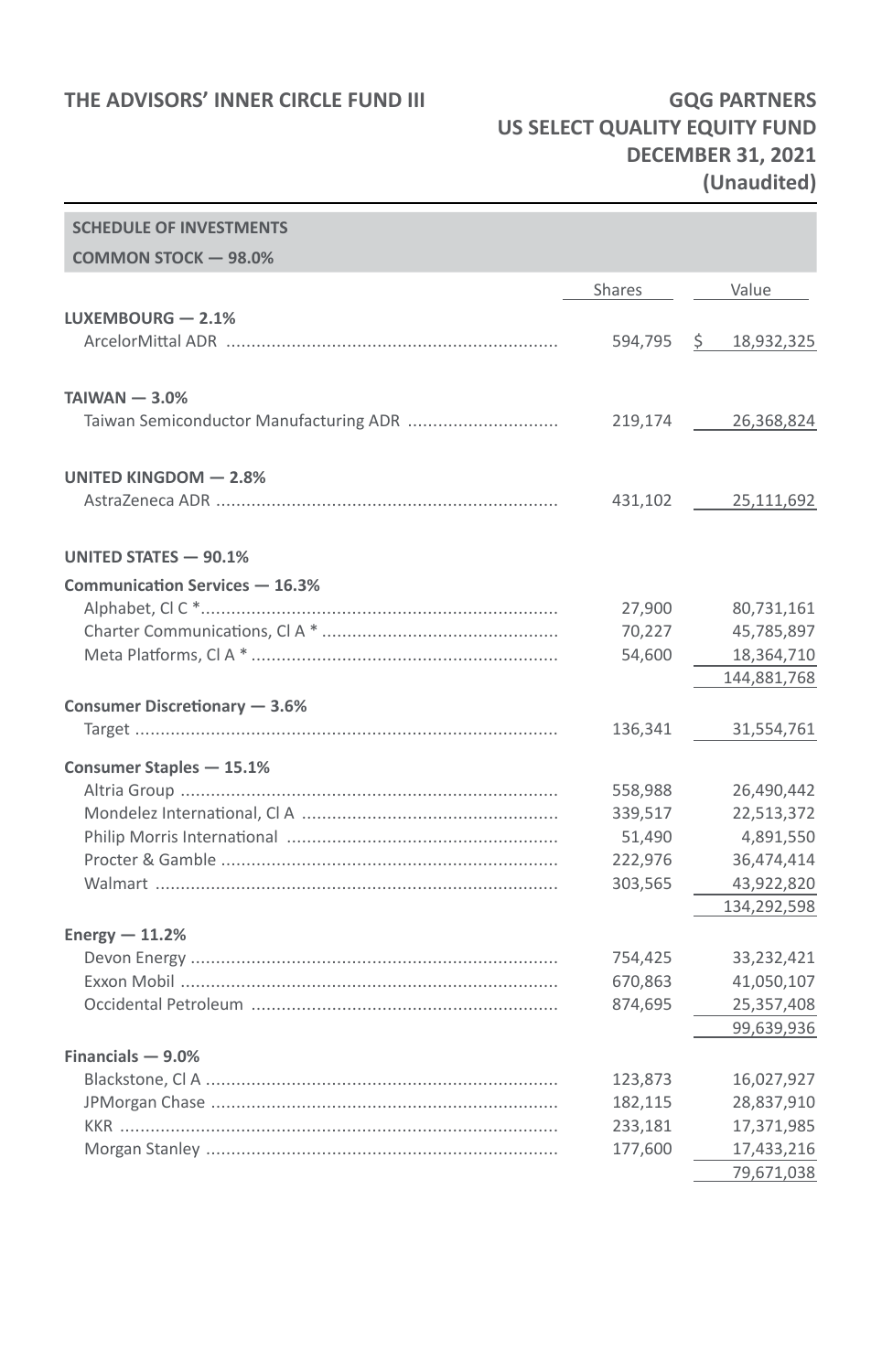#### THE ADVISORS' INNER CIRCLE FUND III **GQG PARTNERS**

## **US SELECT QUALITY EQUITY FUND DECEMBER 31, 2021 (Unaudited)**

| <b>COMMON STOCK - continued</b>                       |               |    |             |
|-------------------------------------------------------|---------------|----|-------------|
|                                                       | <b>Shares</b> |    | Value       |
| Health Care - 16.3%                                   |               |    |             |
|                                                       | 69,032        | Ŝ. | 19,068,019  |
|                                                       | 56,303        |    | 26,116,709  |
|                                                       | 159,805       |    | 27,337,842  |
|                                                       | 187,494       |    | 19,251,884  |
|                                                       | 105,290       |    | 52,870,321  |
|                                                       |               |    | 144,644,775 |
| Information Technology - 12.6%                        |               |    |             |
|                                                       | 69,597        |    | 6,560,213   |
|                                                       | 147,965       |    | 49,763,589  |
|                                                       | 257,309       |    | 55,761,433  |
|                                                       |               |    | 112,085,235 |
| Materials $-2.2%$                                     |               |    |             |
|                                                       | 306,387       |    | 19,002,122  |
| Utilities $-3.8%$                                     |               |    |             |
|                                                       | 264,143       |    | 27,674,262  |
|                                                       | 102,228       |    | 5,904,689   |
|                                                       |               |    | 33,578,951  |
|                                                       |               |    | 799,351,184 |
| <b>Total Common Stock</b>                             |               |    |             |
|                                                       |               |    | 869,764,025 |
|                                                       |               |    |             |
| Total Investments-98.0%                               |               |    |             |
|                                                       |               | S  | 869,764,025 |
| Percentages are based on Net Assets of \$887,368,217. |               |    |             |
|                                                       |               |    |             |

*\* Non-income producing security.*

*ADR — American Depositary Receipt Cl — Class*

*As of December 31, 2021, all of the Fund's investments were considered level 1, in accordance with the authoritative guidance on fair value measurements and disclosure under U.S. generally accepted accounting principles.*

*For the period ended December 31, 2021, there were no transfers in or out of Level 3.*